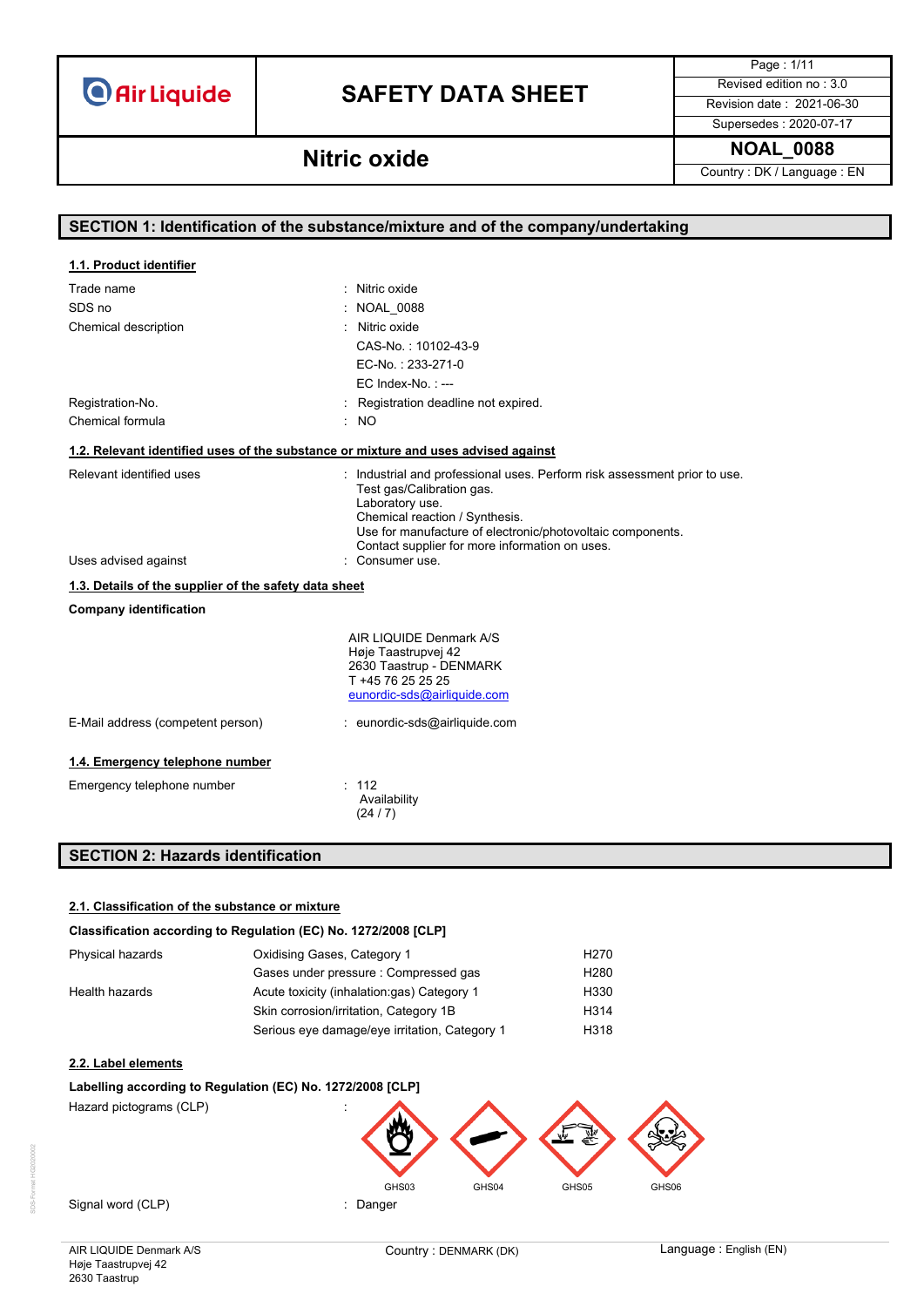# **SAFETY DATA SHEET** Revised edition no : 3.0

Supersedes : 2020-07-17

Page : 2/11

**NOAL\_0088 Nitric oxide**

Country : DK / Language : EN

| Hazard statements (CLP)        | : H270 - May cause or intensify fire; oxidiser.<br>H280 - Contains gas under pressure; may explode if heated.<br>H330 - Fatal if inhaled.<br>H314 - Causes severe skin burns and eye damage.<br>EUH071 - Corrosive to the respiratory tract. |
|--------------------------------|----------------------------------------------------------------------------------------------------------------------------------------------------------------------------------------------------------------------------------------------|
| Precautionary statements (CLP) |                                                                                                                                                                                                                                              |
|                                | - Prevention : P220 - Keep away from clothing and other combustible materials.                                                                                                                                                               |
|                                | P244 - Keep valves and fittings free from oil and grease.                                                                                                                                                                                    |
|                                | P260 - Do not breathe gas, vapours.                                                                                                                                                                                                          |
|                                | P280 - Wear protective gloves, protective clothing, eye protection, face protection.                                                                                                                                                         |
|                                | - Response : P303+P361+P353+P315 - IF ON SKIN : (or hair) Take off immediately all contaminated<br>clothing. Rinse skin with water or shower. Get immediate medical advice.                                                                  |
|                                | P304+P340+P315 - IF INHALED : Remove person to fresh air and keep comfortable for<br>breathing. Get immediate medical advice.                                                                                                                |
|                                | P305+P351+P338+P315 - IF IN EYES: Rinse cautiously with water for several minutes.<br>Remove contact lenses, if present and easy to do. Continue rinsing. Get immediate medical<br>advice.                                                   |
|                                | P370+P376 - In case of fire: stop leak if safe to do so.                                                                                                                                                                                     |
|                                | - Storage : P405 - Store locked up.                                                                                                                                                                                                          |
|                                | P403 - Store in a well-ventilated place.                                                                                                                                                                                                     |

#### **2.3. Other hazards**

: None.

### **SECTION 3: Composition/information on ingredients**

#### **3.1. Substances**

| Name         | <b>Product identifier</b>                                                                 | Composition [V-%]: | <b>Classification according to</b><br><b>Regulation (EC) No. 1272/2008 [CLP]</b>                                              |
|--------------|-------------------------------------------------------------------------------------------|--------------------|-------------------------------------------------------------------------------------------------------------------------------|
| Nitric oxide | (CAS-No.) 10102-43-9<br>(EC-No.) 233-271-0<br>(EC Index-No.) ---<br>(Registration-No.) *2 | 100                | Ox. Gas 1, H270<br>Press. Gas (Comp.), H280<br>Acute Tox. 1 (Inhalation:gas), H330<br>Skin Corr. 1B, H314<br>Eve Dam. 1. H318 |

*Contains no other components or impurities which will influence the classification of the product.*

*\*1: Listed in Annex IV / V REACH, exempted from registration.*

*\*3: Registration not required: Substance manufactured or imported < 1t/y.*

#### : Not applicable. **3.2. Mixtures**

### **SECTION 4: First aid measures**

### **4.1. Description of first aid measures**

| - Inhalation   | : Remove victim to uncontaminated area wearing self contained breathing apparatus. Keep<br>victim warm and rested. Call a doctor. Perform cardiopulmonary resuscitation if breathing<br>stopped. |
|----------------|--------------------------------------------------------------------------------------------------------------------------------------------------------------------------------------------------|
| - Skin contact | : Remove contaminated clothing. Drench affected area with water for at least 15 minutes.                                                                                                         |
| - Eye contact  | $\therefore$ Immediately flush eyes thoroughly with water for at least 15 minutes.                                                                                                               |
| - Ingestion    | Ingestion is not considered a potential route of exposure.                                                                                                                                       |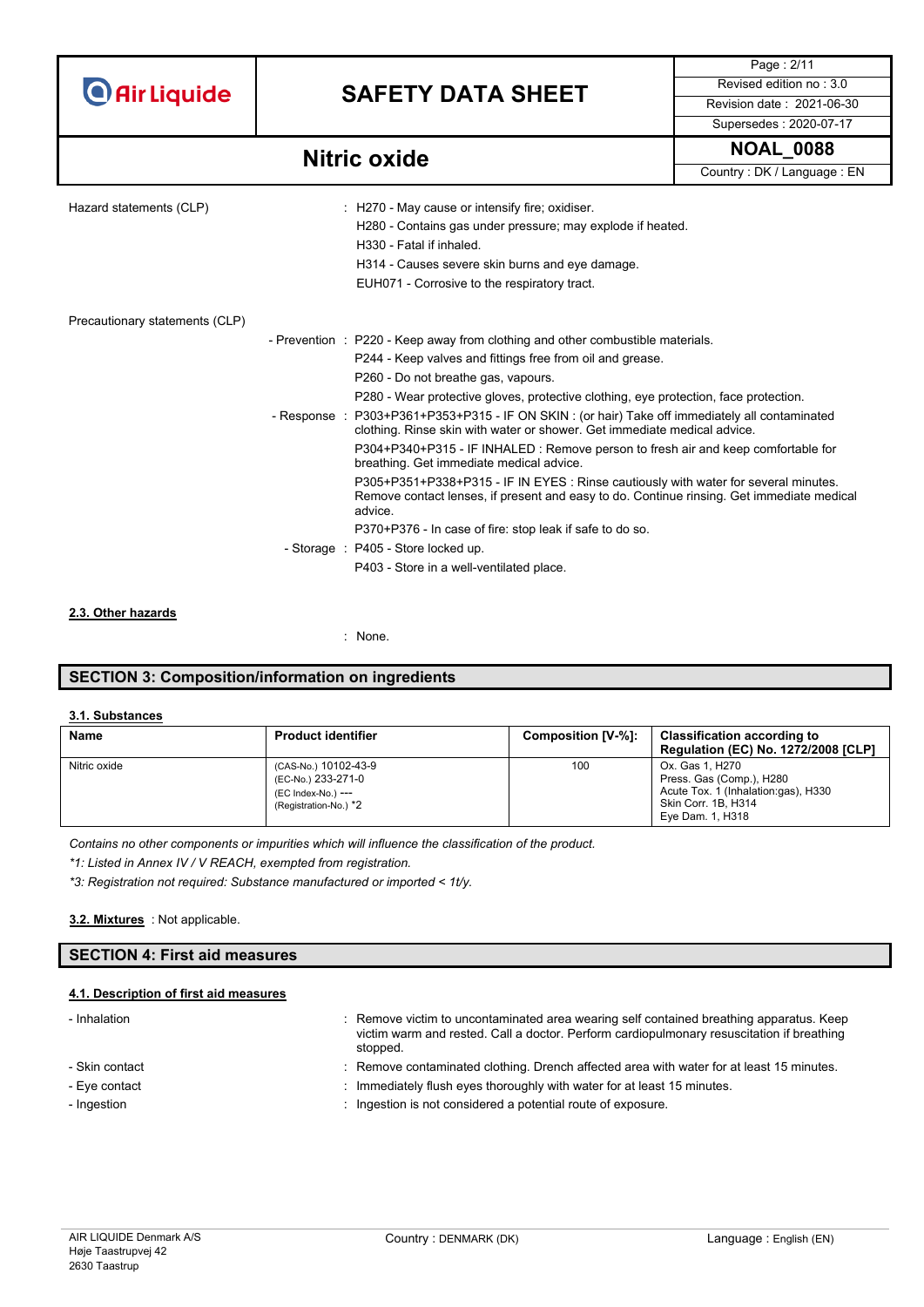## **SAFETY DATA SHEET** Revised edition no : 3.0

Page : 3/11 Supersedes : 2020-07-17

### **NOAL\_0088 Nitric oxide**

Country : DK / Language : EN

#### **4.2. Most important symptoms and effects, both acute and delayed**

: May cause severe chemical burns to skin and cornea. Suitable first-aid treatment should be immediately available. Seek medical advice before using product.

Prolonged exposure to small concentrations may result in pulmonary oedema.

Delayed adverse effects possible.

Material is destructive to tissue of the mucuous membranes and upper respiratory tract. Cough, shortness of breath, headache, nausea.

Refer to section 11.

#### **4.3. Indication of any immediate medical attention and special treatment needed**

: Obtain medical assistance.

Treat with corticosteroid spray as soon as possible after inhalation.

### **SECTION 5: Firefighting measures**

| 5.1. Extinguishing media                                   |                                                                                                                                                                                                                                                                                                                   |
|------------------------------------------------------------|-------------------------------------------------------------------------------------------------------------------------------------------------------------------------------------------------------------------------------------------------------------------------------------------------------------------|
| - Suitable extinguishing media                             | : Water spray or fog.                                                                                                                                                                                                                                                                                             |
| - Unsuitable extinguishing media                           | $\therefore$ Do not use water jet to extinguish.                                                                                                                                                                                                                                                                  |
| 5.2. Special hazards arising from the substance or mixture |                                                                                                                                                                                                                                                                                                                   |
| Specific hazards                                           | : Supports combustion.                                                                                                                                                                                                                                                                                            |
|                                                            | Exposure to fire may cause containers to rupture/explode.                                                                                                                                                                                                                                                         |
| Hazardous combustion products                              | : Nitric oxide/nitrogen dioxide.                                                                                                                                                                                                                                                                                  |
| 5.3. Advice for firefighters                               |                                                                                                                                                                                                                                                                                                                   |
| Specific methods                                           | : Use fire control measures appropriate for the surrounding fire. Exposure to fire and heat<br>radiation may cause gas receptacles to rupture. Cool endangered receptacles with water spray<br>jet from a protected position. Prevent water used in emergency cases from entering sewers and<br>drainage systems. |
|                                                            | If possible, stop flow of product.                                                                                                                                                                                                                                                                                |
|                                                            | Use water spray or fog to knock down fire fumes if possible.                                                                                                                                                                                                                                                      |
|                                                            | Move containers away from the fire area if this can be done without risk.                                                                                                                                                                                                                                         |
| Special protective equipment for fire fighters             | Wear gas tight chemically protective clothing in combination with self contained breathing<br>apparatus.                                                                                                                                                                                                          |
|                                                            | Standard EN 943-2: Protective clothing against liquid and gaseous chemicals, aerosols and<br>solid particles. Gas-tight chemical protective suits for emergency teams.                                                                                                                                            |
|                                                            | Standard EN 137 - Self-contained open-circuit compressed air breathing apparatus with full<br>face mask.                                                                                                                                                                                                          |

### **SECTION 6: Accidental release measures**

#### **6.1. Personal precautions, protective equipment and emergency procedures**

|                                | : Try to stop release.                                                                                |
|--------------------------------|-------------------------------------------------------------------------------------------------------|
|                                | Evacuate area.                                                                                        |
|                                | Monitor concentration of released product.                                                            |
|                                | Wear self-contained breathing apparatus when entering area unless atmosphere is proved to<br>be safe. |
|                                | Eliminate ignition sources.                                                                           |
|                                | Use chemically protective clothing.                                                                   |
|                                | Ensure adequate air ventilation.                                                                      |
|                                | Act in accordance with local emergency plan.                                                          |
|                                | Stay upwind.                                                                                          |
| 6.2. Environmental precautions |                                                                                                       |
|                                | : Reduce vapour with fog or fine water spray.                                                         |
|                                | Try to stop release.                                                                                  |
|                                |                                                                                                       |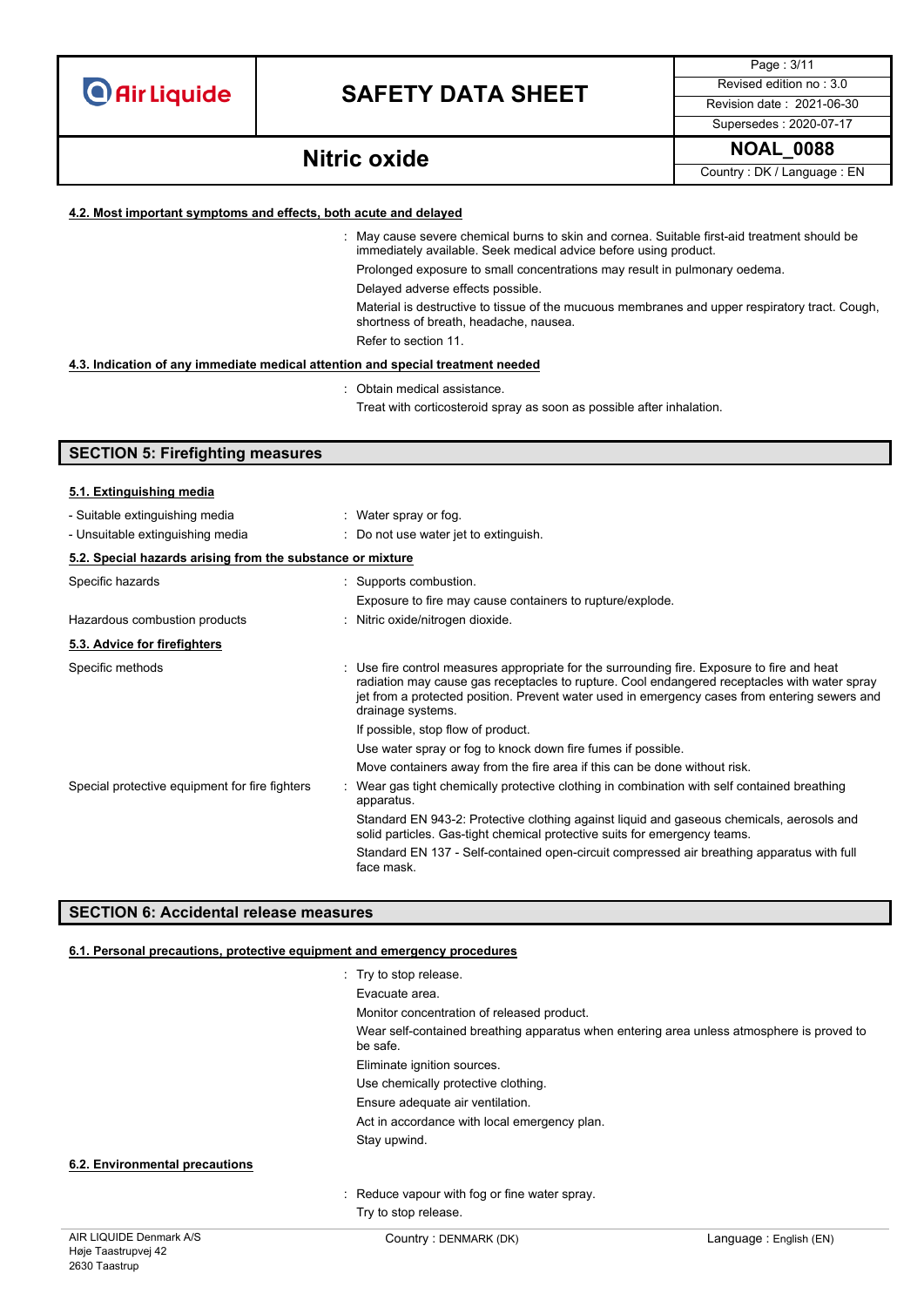# **SAFETY DATA SHEET** Revised edition no : 3.0

Page : 4/11 Supersedes : 2020-07-17

**NOAL\_0088 Nitric oxide**

Country : DK / Language : EN

### **6.3. Methods and material for containment and cleaning up**

: Hose down area with water. Wash contaminated equipment or sites of leaks with copious quantities of water. : See also sections 8 and 13. **6.4. Reference to other sections**

### **SECTION 7: Handling and storage**

### **7.1. Precautions for safe handling**

| Safe use of the product             | : Do not breathe gas.                                                                                                                                                   |  |  |
|-------------------------------------|-------------------------------------------------------------------------------------------------------------------------------------------------------------------------|--|--|
|                                     | Avoid release of product into atmosphere.                                                                                                                               |  |  |
|                                     | The product must be handled in accordance with good industrial hygiene and safety<br>procedures.                                                                        |  |  |
|                                     | Only experienced and properly instructed persons should handle gases under pressure.                                                                                    |  |  |
|                                     | Consider pressure relief device(s) in gas installations.                                                                                                                |  |  |
|                                     | Ensure the complete gas system was (or is regularily) checked for leaks before use.                                                                                     |  |  |
|                                     | Do not smoke while handling product.                                                                                                                                    |  |  |
|                                     | Avoid exposure, obtain special instructions before use.                                                                                                                 |  |  |
|                                     | Keep equipment free from oil and grease. For more guidance, refer to the EIGA Doc. 33 -<br>Cleaning of Equipment for Oxygen Service downloadable at http://www.eiga.eu. |  |  |
|                                     | Use no oil or grease.                                                                                                                                                   |  |  |
|                                     | Use only properly specified equipment which is suitable for this product, its supply pressure and<br>temperature. Contact your gas supplier if in doubt.                |  |  |
|                                     | Installation of a cross purge assembly between the container and the regulator is<br>recommended.                                                                       |  |  |
|                                     | Purge system with dry inert gas (e.g. helium or nitrogen) before gas is introduced and when<br>system is placed out of service.                                         |  |  |
|                                     | Avoid suck back of water, acid and alkalis.                                                                                                                             |  |  |
| Safe handling of the gas receptacle | Refer to supplier's container handling instructions.                                                                                                                    |  |  |
|                                     | Do not allow backfeed into the container.                                                                                                                               |  |  |
|                                     | Protect containers from physical damage; do not drag, roll, slide or drop.                                                                                              |  |  |
|                                     | When moving cylinders, even for short distances, use a cart (trolley, hand truck, etc.) designed<br>to transport cylinders.                                             |  |  |
|                                     | Leave valve protection caps in place until the container has been secured against either a wall<br>or bench or placed in a container stand and is ready for use.        |  |  |
|                                     | If user experiences any difficulty operating valve discontinue use and contact supplier.                                                                                |  |  |
|                                     | Never attempt to repair or modify container valves or safety relief devices.                                                                                            |  |  |
|                                     | Damaged valves should be reported immediately to the supplier.                                                                                                          |  |  |
|                                     | Keep container valve outlets clean and free from contaminants particularly oil and water.                                                                               |  |  |
|                                     | Replace valve outlet caps or plugs and container caps where supplied as soon as container is<br>disconnected from equipment.                                            |  |  |
|                                     | Close container valve after each use and when empty, even if still connected to equipment.                                                                              |  |  |
|                                     | Never attempt to transfer gases from one cylinder/container to another.                                                                                                 |  |  |
|                                     | Never use direct flame or electrical heating devices to raise the pressure of a container.                                                                              |  |  |
|                                     | Do not remove or deface labels provided by the supplier for the identification of the content of<br>the container.                                                      |  |  |
|                                     | Suck back of water into the container must be prevented.                                                                                                                |  |  |
|                                     | Open valve slowly to avoid pressure shock.                                                                                                                              |  |  |
|                                     |                                                                                                                                                                         |  |  |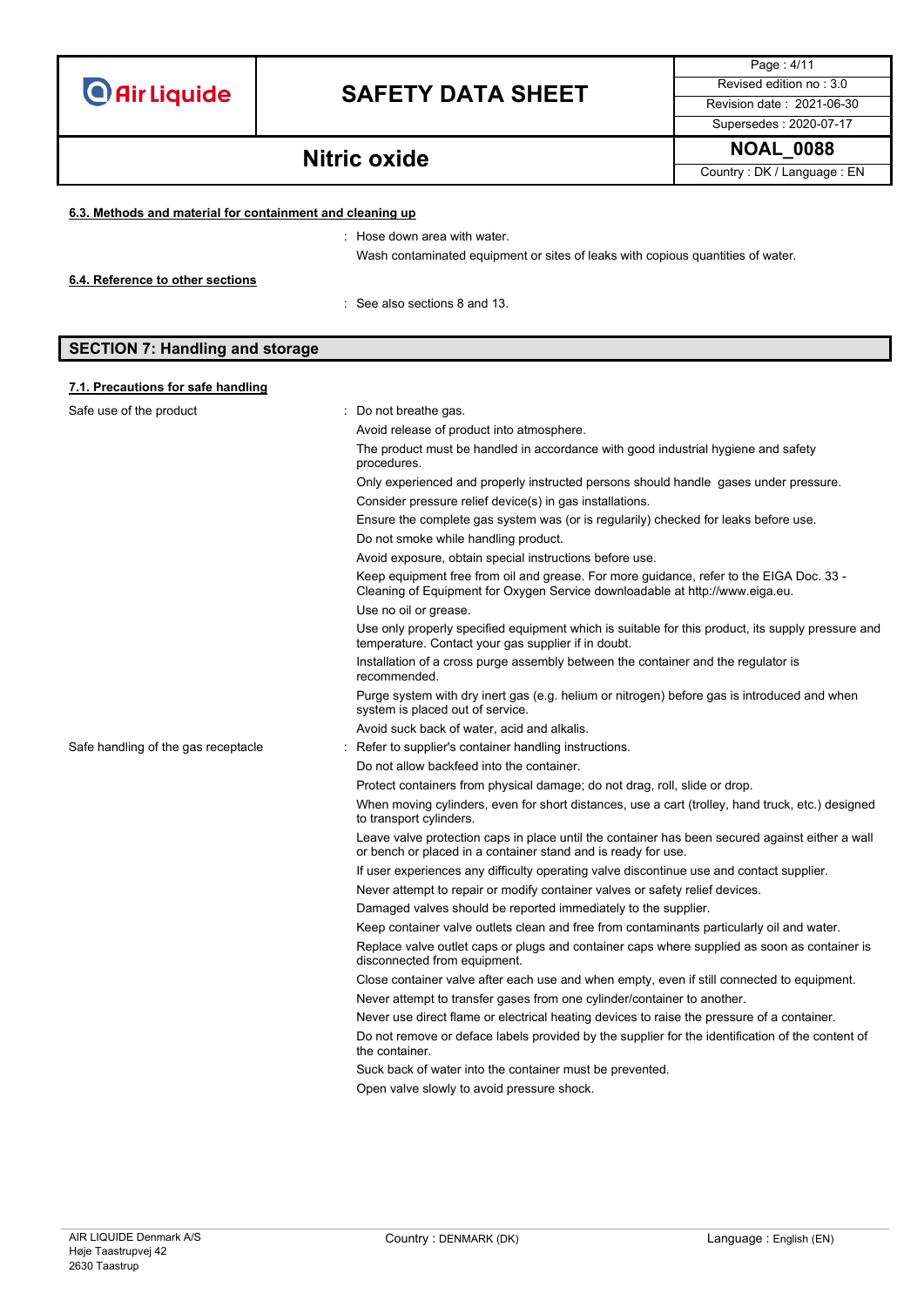## **SAFETY DATA SHEET** Revised edition no : 3.0

Page : 5/11 Supersedes : 2020-07-17

### **NOAL\_0088 Nitric oxide**

Country : DK / Language : EN

### **7.2. Conditions for safe storage, including any incompatibilities**

: Observe all regulations and local requirements regarding storage of containers.

Containers should not be stored in conditions likely to encourage corrosion.

Container valve guards or caps should be in place.

Containers should be stored in the vertical position and properly secured to prevent them from falling over.

Stored containers should be periodically checked for general condition and leakage.

Keep container below 50°C in a well ventilated place.

Segregate from flammable gases and other flammable materials in store.

Store containers in location free from fire risk and away from sources of heat and ignition. Keep away from combustible materials.

### **7.3. Specific end use(s)**

: None.

### **SECTION 8: Exposure controls/personal protection**

### **8.1. Control parameters**

| Nitric oxide (10102-43-9)                     |                                               |
|-----------------------------------------------|-----------------------------------------------|
| <b>EU - Occupational Exposure Limits</b>      |                                               |
| Local name                                    | Nitrogen monoxide                             |
| IOELV TWA (mg/m <sup>3</sup> )                | $2.5 \text{ mg/m}^3$                          |
| IOELV TWA (ppm)                               | 2 ppm                                         |
| <b>Notes</b>                                  | SCOEL Recommendations (2014)                  |
| <b>Denmark - Occupational Exposure Limits</b> |                                               |
| Local name                                    | Nitrogenoxid (Nitrøse gasser)                 |
| Grænseværdi (8 timer) (mg/m <sup>3</sup> )    | $30 \text{ mg/m}^3$                           |
| Grænseværdi (8 timer) (ppm)                   | 25 ppm                                        |
| Anmærkninger (DK)                             | E (betyder, at stoffet har en EF-grænseværdi) |

| AIR LIQUIDE Denmark A/S                                                   | Country: DENMARK (DK)                                                                                                                                                                                                   | Language: English (EN)                                                                                  |
|---------------------------------------------------------------------------|-------------------------------------------------------------------------------------------------------------------------------------------------------------------------------------------------------------------------|---------------------------------------------------------------------------------------------------------|
|                                                                           | Standard EN 388 - Protective gloves against mechanical risk.                                                                                                                                                            |                                                                                                         |
| - Hand protection                                                         | : Wear working gloves when handling gas containers.                                                                                                                                                                     |                                                                                                         |
| • Skin protection                                                         |                                                                                                                                                                                                                         |                                                                                                         |
| • Eye/face protection                                                     | Wear goggles and a face shield when transfilling or breaking transfer connections.<br>Standard EN 166 - Personal eye-protection - specifications.<br>Provide readily accessible eye wash stations and safety showers.   |                                                                                                         |
|                                                                           | related to the use of the product and to select the PPE that matches the relevant risk. The<br>following recommendations should be considered:<br>PPE compliant to the recommended EN/ISO standards should be selected. | $\therefore$ A risk assessment should be conducted and documented in each work area to assess the risks |
| 8.2.2. Individual protection measures, e.g. personal protective equipment |                                                                                                                                                                                                                         |                                                                                                         |
|                                                                           | Consider the use of a work permit system e.g. for maintenance activities.                                                                                                                                               |                                                                                                         |
|                                                                           | Gas detectors should be used when toxic gases may be released.                                                                                                                                                          |                                                                                                         |
|                                                                           | Ensure exposure is below occupational exposure limits (where available).                                                                                                                                                |                                                                                                         |
|                                                                           | Systems under pressure should be regularily checked for leakages.                                                                                                                                                       |                                                                                                         |
|                                                                           | Preferably use permanent leak-tight installations (e.g. welded pipes).                                                                                                                                                  |                                                                                                         |
|                                                                           | Provide adequate general and local exhaust ventilation.                                                                                                                                                                 |                                                                                                         |
| 8.2.1. Appropriate engineering controls                                   | : Product to be handled in a closed system and under strictly controlled conditions.                                                                                                                                    |                                                                                                         |
|                                                                           |                                                                                                                                                                                                                         |                                                                                                         |
| 8.2. Exposure controls                                                    |                                                                                                                                                                                                                         |                                                                                                         |
| PNEC (Predicted No-Effect Concentration)                                  | None available.                                                                                                                                                                                                         |                                                                                                         |
| DNEL (Derived-No Effect Level)                                            | None available.                                                                                                                                                                                                         |                                                                                                         |
|                                                                           |                                                                                                                                                                                                                         |                                                                                                         |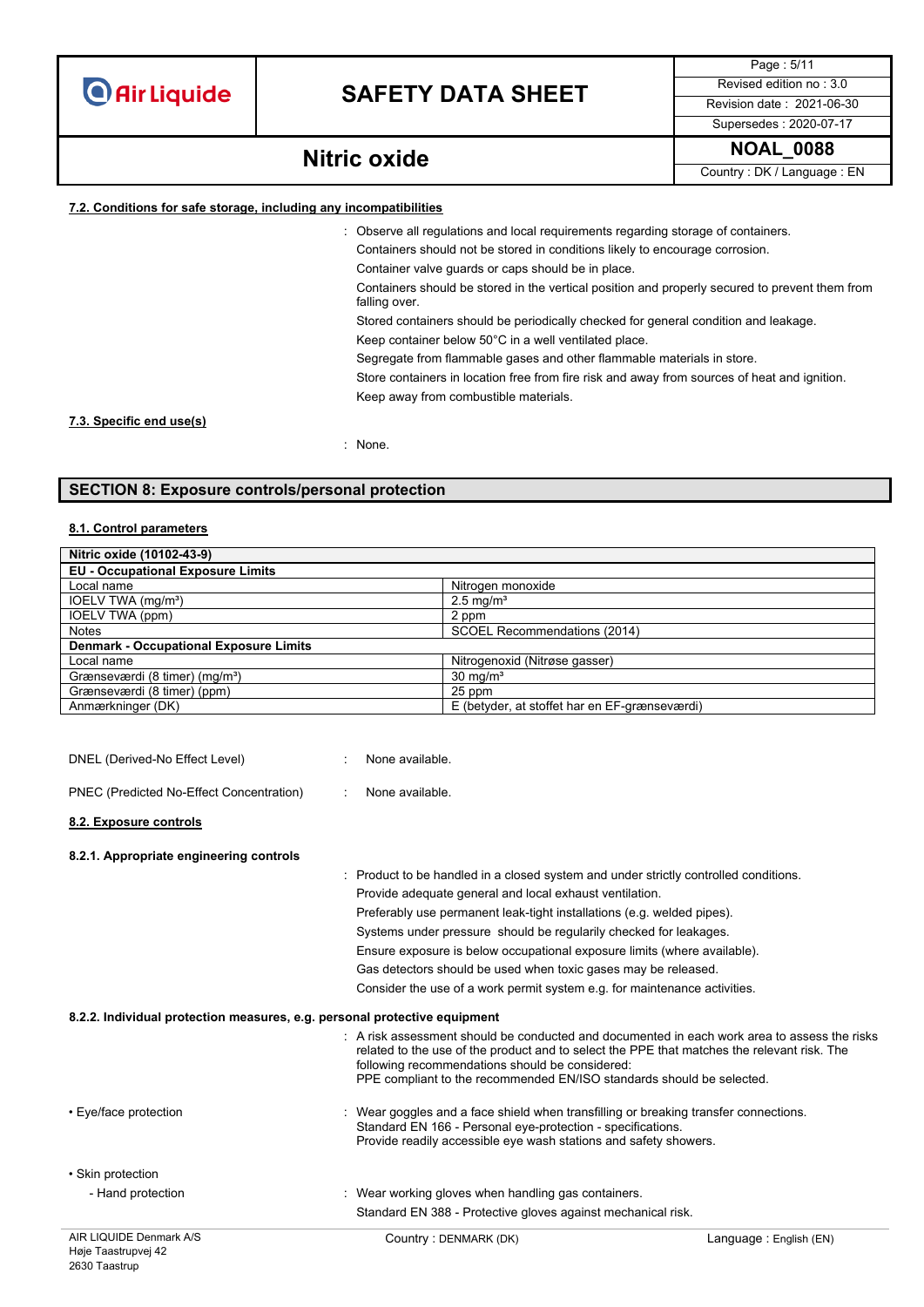# **SAFETY DATA SHEET** Revised edition no : 3.0

Page : 6/11 Supersedes : 2020-07-17

### **NOAL\_0088 Nitric oxide**

Country : DK / Language : EN

|                                        | Wear chemically resistant protective gloves.                                                                                                                                                                                                                                                                       |
|----------------------------------------|--------------------------------------------------------------------------------------------------------------------------------------------------------------------------------------------------------------------------------------------------------------------------------------------------------------------|
|                                        | Standard EN 374 - Protective gloves against chemicals.                                                                                                                                                                                                                                                             |
|                                        | Consult glove manufacturer's product information on material suitability and material thickness.                                                                                                                                                                                                                   |
|                                        | The breakthrough time of the selected gloves must be greater than the intended use period.                                                                                                                                                                                                                         |
| - Other                                | : Keep suitable chemically resistant protective clothing readily available for emergency use.<br>Standard EN943-1 - Full protective suits against liquid, solid and gaseous chemicals.<br>Wear safety shoes while handling containers.<br>Standard EN ISO 20345 - Personal protective equipment - Safety footwear. |
| • Respiratory protection               | : Gas filters may be used if all surrounding conditions e.g. type and concentration of the<br>contaminant(s) and duration of use are known.                                                                                                                                                                        |
|                                        | Use gas filters with full face mask, where exposure limits may be exceeded for a short-term<br>period, e.g. connecting or disconnecting containers.                                                                                                                                                                |
|                                        | Recommended: Filter NO (blue).<br>Gas filters do not protect against oxygen deficiency.                                                                                                                                                                                                                            |
|                                        | Standard EN 14387 - Gas filter(s), combined filter(s) and standard EN136, full face masks.<br>Keep self contained breathing apparatus readily available for emergency use.                                                                                                                                         |
|                                        | Self contained breathing apparatus is recommended, where unknown exposure may be                                                                                                                                                                                                                                   |
|                                        | expected, e.g. during maintenance activities on installation systems.<br>Standard EN 137 - Self-contained open-circuit compressed air breathing apparatus with full<br>face mask.                                                                                                                                  |
| • Thermal hazards                      | : None in addition to the above sections.                                                                                                                                                                                                                                                                          |
| 8.2.3. Environmental exposure controls |                                                                                                                                                                                                                                                                                                                    |

specific methods for waste gas treatment.

: Refer to local regulations for restriction of emissions to the atmosphere. See section 13 for

### **SECTION 9: Physical and chemical properties**

### **9.1. Information on basic physical and chemical properties**

| Appearance |
|------------|
|------------|

| Physical state at 20°C / 101.3kPa<br>٠          | : Gas                                                                 |
|-------------------------------------------------|-----------------------------------------------------------------------|
| Colour                                          | Brownish gas.                                                         |
| Odour                                           | Poor warning properties at low concentrations.                        |
| Odour threshold                                 | Odour threshold is subjective and inadequate to warn of overexposure. |
| рH                                              | Not applicable for gases and gas mixtures.                            |
| Melting point / Freezing point                  | $: -164 °C$                                                           |
| Boiling point                                   | $: -152 °C$                                                           |
| Flash point                                     | Not applicable for gases and gas mixtures.                            |
| Evaporation rate                                | Not applicable for gases and gas mixtures.                            |
| Flammability (solid, gas)                       | Non flammable.                                                        |
| <b>Explosive limits</b>                         | Non flammable.                                                        |
| Vapour pressure [20°C]                          | Not applicable.                                                       |
| Vapour pressure [50°C]                          | : Not applicable.                                                     |
| Vapour density                                  | : Not applicable.                                                     |
| Relative density, liquid (water=1)              | : 1.3                                                                 |
| Relative density, gas (air=1)                   | $\therefore$ 1                                                        |
| Water solubility                                | $: 67 \text{ mg/l}$                                                   |
| Partition coefficient n-octanol/water (Log Kow) | : Not applicable for inorganic products.                              |
| Auto-ignition temperature                       | : Non flammable.                                                      |
| Decomposition temperature                       | Not applicable.                                                       |
| Viscosity                                       | No reliable data available.                                           |
|                                                 |                                                                       |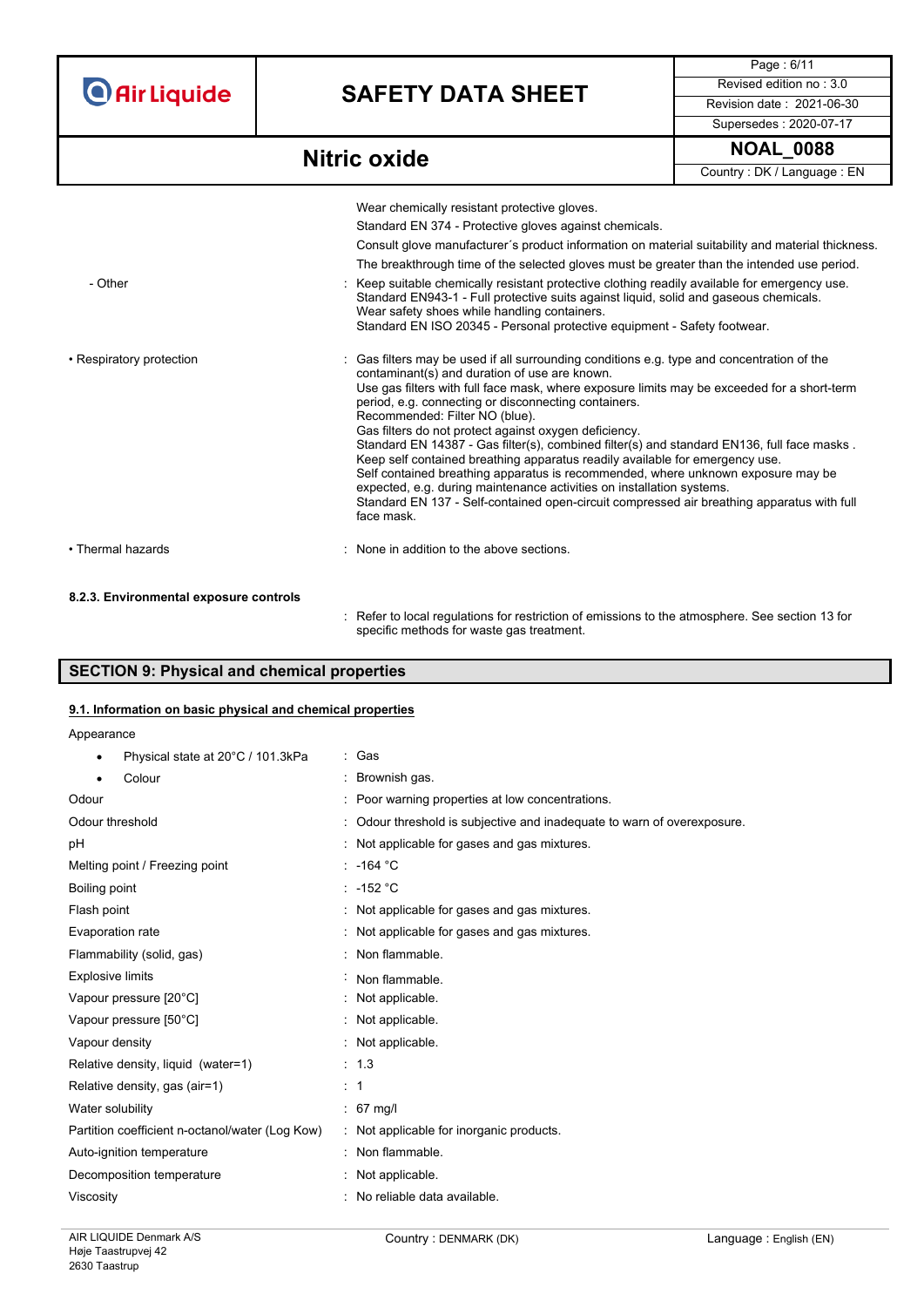# **SAFETY DATA SHEET** Revised edition no : 3.0

Page : 7/11 Supersedes : 2020-07-17

### **NOAL\_0088 Nitric oxide**

Country : DK / Language : EN

| $:$ Not applicable.   |
|-----------------------|
| · Oxidiser            |
|                       |
| $\therefore$ 30 g/mol |
| $\therefore$ -93 °C   |
| : 0.3                 |
|                       |

**SECTION 10: Stability and reactivity**

| 10.1. Reactivity                         |           |                                                                                                                                                                         |
|------------------------------------------|-----------|-------------------------------------------------------------------------------------------------------------------------------------------------------------------------|
|                                          |           | : No reactivity hazard other than the effects described in sub-sections below.                                                                                          |
| 10.2. Chemical stability                 |           |                                                                                                                                                                         |
|                                          | $\bullet$ | Stable under normal conditions.                                                                                                                                         |
|                                          |           | Decomposes at room temperature to other nitrogen oxides and nitrogen. Oxidises in air to form<br>nitrogen dioxide which is extremely reactive.                          |
| 10.3. Possibility of hazardous reactions |           |                                                                                                                                                                         |
|                                          |           | : Violently oxidises organic material.                                                                                                                                  |
| 10.4. Conditions to avoid                |           |                                                                                                                                                                         |
|                                          |           | Avoid moisture in installation systems.                                                                                                                                 |
| 10.5. Incompatible materials             |           |                                                                                                                                                                         |
|                                          |           | May react violently with combustible materials.                                                                                                                         |
|                                          |           | May react violently with reducing agents.                                                                                                                               |
|                                          |           | Keep equipment free from oil and grease. For more guidance, refer to the EIGA Doc. 33 -<br>Cleaning of Equipment for Oxygen Service downloadable at http://www.eiga.eu. |
|                                          |           | Air.                                                                                                                                                                    |
|                                          |           | For additional information on compatibility refer to ISO 11114.                                                                                                         |
| 10.6. Hazardous decomposition products   |           |                                                                                                                                                                         |
|                                          |           | Under normal conditions of storage and use, hazardous decomposition products should not be<br>produced.                                                                 |

### **SECTION 11: Toxicological information**

### **11.1. Information on toxicological effects**

| <b>Acute toxicity</b>                 | : Fatal if inhaled.                                                 |
|---------------------------------------|---------------------------------------------------------------------|
|                                       | Delayed fatal pulmonary oedema possible.                            |
| LC50 Inhalation - Rat [ppm]           | 57.5 ppm/4h                                                         |
| Skin corrosion/irritation             | : Causes severe skin burns and eye damage.                          |
| Serious eye damage/irritation         | : Causes serious eye damage.                                        |
| Respiratory or skin sensitisation     | : No known effects from this product.                               |
| Germ cell mutagenicity                | No known effects from this product.                                 |
| Carcinogenicity                       | No known effects from this product.                                 |
| <b>Reproductive toxicity</b>          |                                                                     |
| Toxic for reproduction: Fertility     | : No known effects from this product.                               |
| Toxic for reproduction : unborn child | : No known effects from this product.                               |
| <b>STOT-single exposure</b>           | : Severe corrosion to the respiratory tract at high concentrations. |
| <b>STOT-repeated exposure</b>         | : Severe corrosion to the respiratory tract at high concentrations. |
| <b>Aspiration hazard</b>              | : Not applicable for gases and gas mixtures.                        |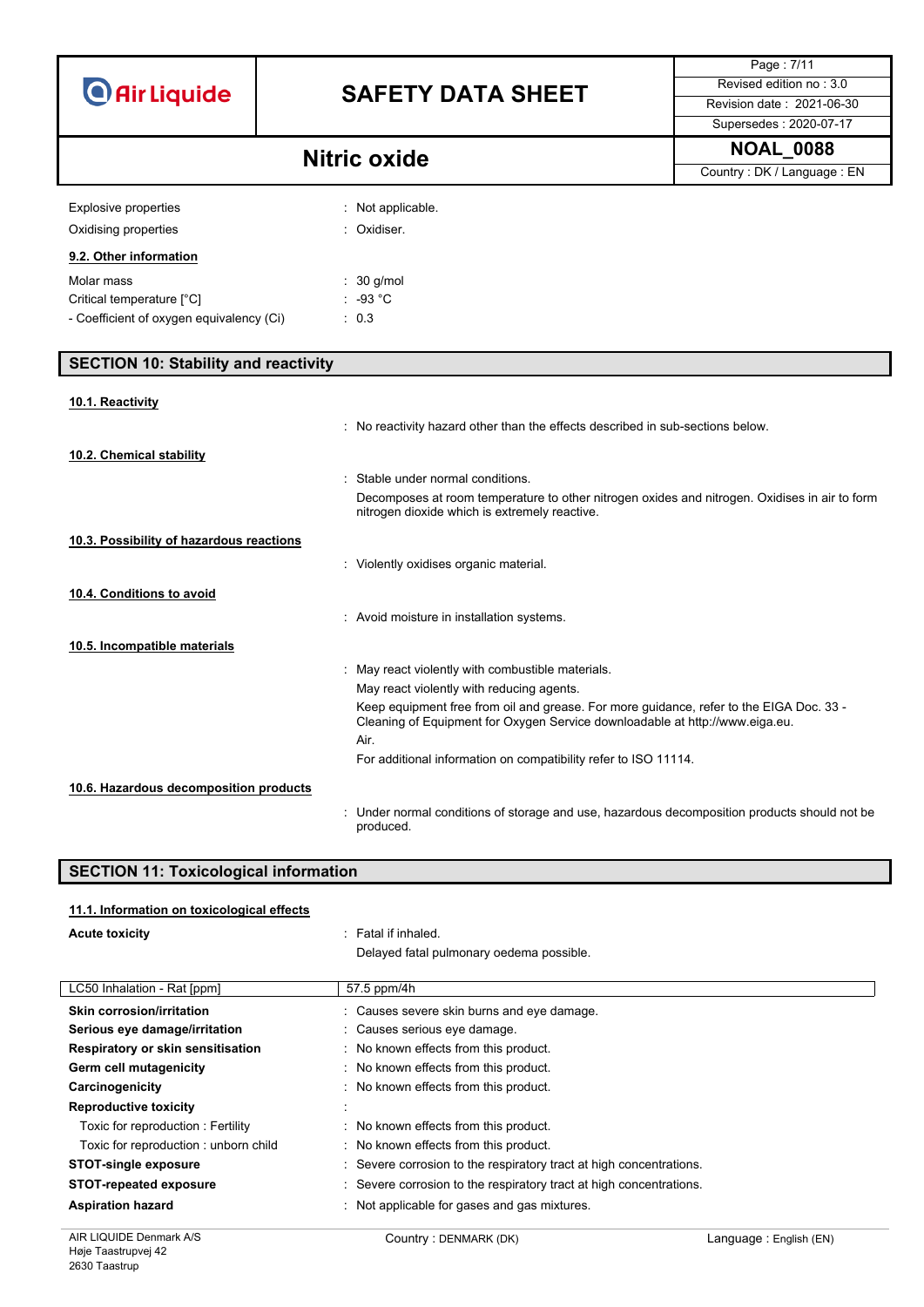# **SAFETY DATA SHEET** Revised edition no : 3.0

Page : 8/11

### Supersedes : 2020-07-17

**NOAL\_0088 Nitric oxide**

Country : DK / Language : EN

| <b>SECTION 12: Ecological information</b>                                                                     |                                                                                                                                 |  |
|---------------------------------------------------------------------------------------------------------------|---------------------------------------------------------------------------------------------------------------------------------|--|
| 12.1. Toxicity                                                                                                |                                                                                                                                 |  |
| Assessment                                                                                                    | No data available.<br>۰                                                                                                         |  |
| EC50 48h - Daphnia magna [mg/l]<br>EC50 72h - Algae [mg/l]<br>LC50 96 h - Fish [mg/l]                         | : No data available.<br>No data available.<br>$\bullet$<br>No data available.                                                   |  |
| 12.2. Persistence and degradability                                                                           |                                                                                                                                 |  |
| Assessment<br>12.3. Bioaccumulative potential                                                                 | : Not applicable for inorganic products.                                                                                        |  |
| Assessment<br>12.4. Mobility in soil                                                                          | : No data available.                                                                                                            |  |
| Assessment                                                                                                    | Because of its high volatility, the product is unlikely to cause ground or water pollution.<br>Partition into soil is unlikely. |  |
| 12.5. Results of PBT and vPvB assessment                                                                      |                                                                                                                                 |  |
| Assessment                                                                                                    | : No data available.                                                                                                            |  |
| 12.6. Other adverse effects<br>Other adverse effects<br>Effect on the ozone layer<br>Effect on global warming | : May cause pH changes in aqueous ecological systems.<br>: None<br>No known effects from this product.                          |  |

### **SECTION 13: Disposal considerations**

| 13.1. Waste treatment methods                                                         |                                                                                                                                                       |
|---------------------------------------------------------------------------------------|-------------------------------------------------------------------------------------------------------------------------------------------------------|
|                                                                                       | Contact supplier if guidance is required.                                                                                                             |
|                                                                                       | Must not be discharged to atmosphere.                                                                                                                 |
|                                                                                       | Gas may be scrubbed in alkaline solution under controlled conditions to avoid violent reaction.                                                       |
|                                                                                       | Ensure that the emission levels from local regulations or operating permits are not exceeded.                                                         |
|                                                                                       | Refer to the EIGA code of practice Doc.30 "Disposal of Gases", downloadable at<br>http://www.eiga.org for more guidance on suitable disposal methods. |
|                                                                                       | Return unused product in original container to supplier.                                                                                              |
| List of hazardous waste codes (from<br>Commission Decision 2000/532/EC as<br>amended) | : 16 05 04 *: Gases in pressure containers (including halons) containing hazardous substances.                                                        |
| 13.2. Additional information                                                          |                                                                                                                                                       |
|                                                                                       | : External treatment and disposal of waste should comply with applicable local and/or national<br>regulations.                                        |

### **SECTION 14: Transport information**

### **14.1. UN number**

UN-No. : 1660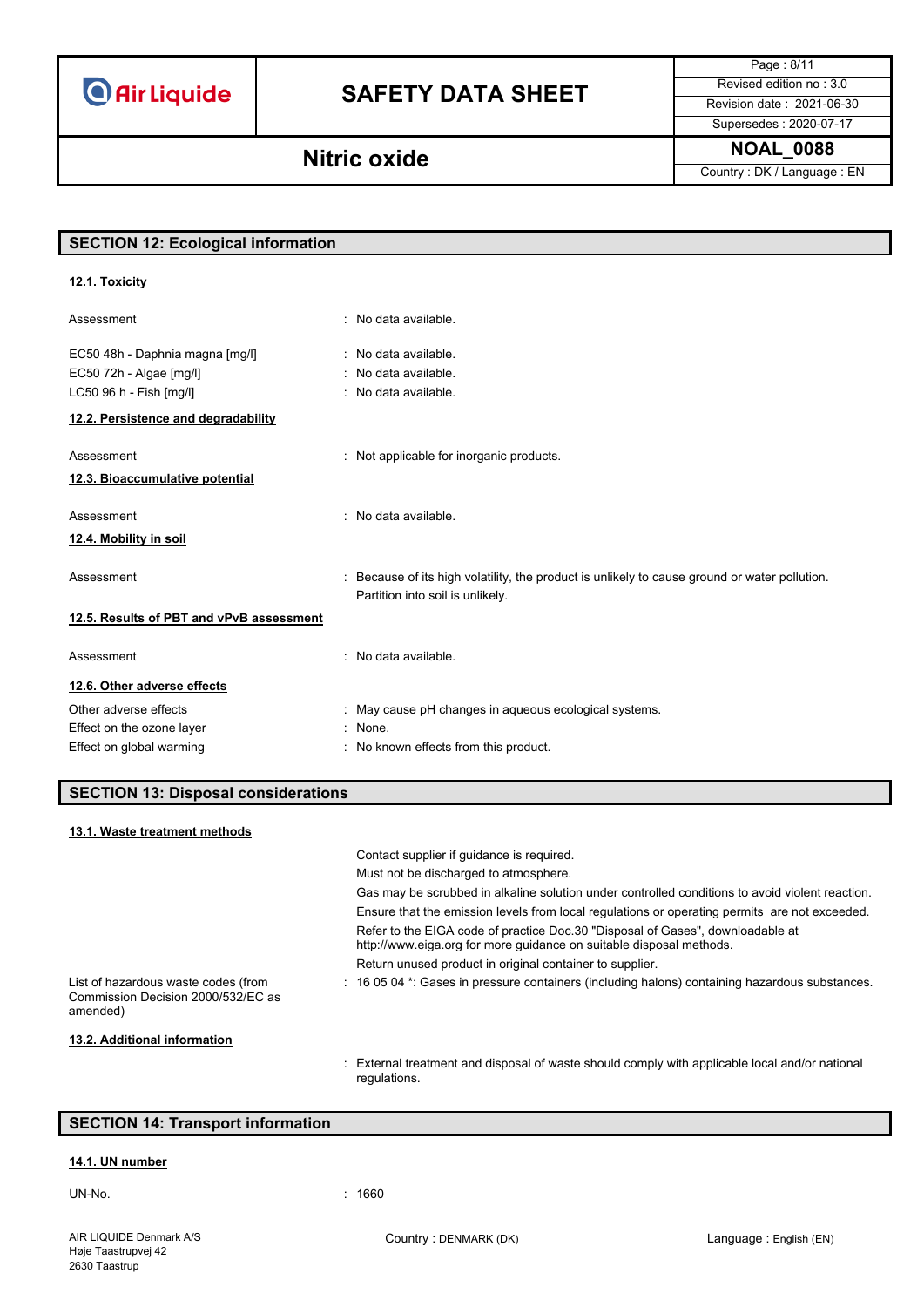## **SAFETY DATA SHEET** Revised edition no : 3.0

### **NOAL\_0088 Nitric oxide**

Page : 9/11 Supersedes : 2020-07-17

Country : DK / Language : EN

**14.2. UN proper shipping name**

- **Transport by road/rail (ADR/RID)** : NITRIC OXIDE, COMPRESSED
- **Transport by air (ICAO-TI / IATA-DGR)** : Nitric oxide, compressed
- 

**14.3. Transport hazard class(es)**

**Labelling** :

- 
- 
- **Transport by sea (IMDG)** : NITRIC OXIDE, COMPRESSED



- 2.3 : Toxic gases.
- 5.1 : Oxidizing substances.
- 8 : Corrosive substances.
- **Transport by road/rail (ADR/RID)** Class : 2
- Classification code : 1TOC
- Tunnel Restriction : D Passage forbidden through tunnels of category D and E
- Class / Div. (Sub. risk(s)) : 2.3 (5.1, 8)
- Emergency Schedule (EmS) Fire : F-C
- Emergency Schedule (EmS) Spillage : S-W
- Transport by road/rail (ADR/RID) : Not established.
- Transport by air (ICAO-TI / IATA-DGR) : Not established.
- Transport by sea (IMDG) : Not established.
- **14.5. Environmental hazards**

**Transport by sea (IMDG)**

**14.4. Packing group**

Transport by road/rail (ADR/RID) : None.

Transport by air (ICAO-TI / IATA-DGR) : None.

Transport by sea (IMDG) : None.

### **14.6. Special precautions for user**

#### **Packing Instruction(s)**

Transport by road/rail (ADR/RID) : P200 Transport by air (ICAO-TI / IATA-DGR) Passenger and Cargo Aircraft : Forbidden. Cargo Aircraft only **Example 20** Section 2011 : Forbidden. Transport by sea (IMDG) : P200

- 
- 
- 
- 
- 
- 
- 
- Special transport precautions : Avoid transport on vehicles where the load space is not separated from the driver's compartment.

Ensure vehicle driver is aware of the potential hazards of the load and knows what to do in the event of an accident or an emergency.

- Before transporting product containers:
- Ensure there is adequate ventilation.
- Ensure that containers are firmly secured.
- Ensure valve is closed and not leaking.
- Ensure valve outlet cap nut or plug (where provided) is correctly fitted.
- Ensure valve protection device (where provided) is correctly fitted.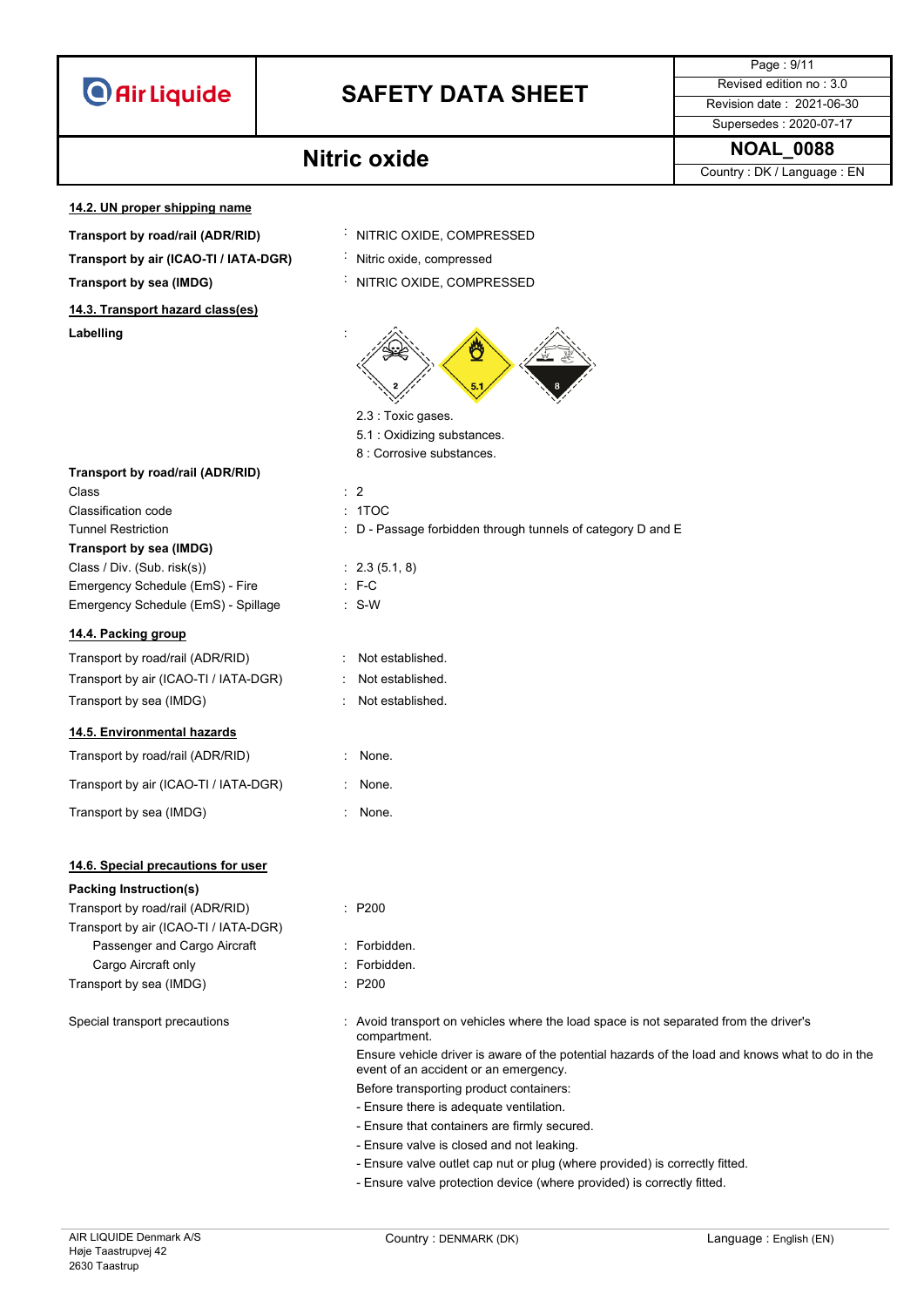# **SAFETY DATA SHEET** Revised edition no : 3.0

Page : 10/11 Supersedes : 2020-07-17

**NOAL\_0088 Nitric oxide**

Country : DK / Language : EN

### **14.7. Transport in bulk according to Annex II of Marpol and the IBC Code**

: Not applicable.

### **SECTION 15: Regulatory information**

### **15.1. Safety, health and environmental regulations/legislation specific for the substance or mixture**

### **EU-Regulations**

| Restrictions on use<br>Seveso Directive: 2012/18/EU (Seveso III) | : None.<br>: Covered.                                                                                                                                                                  |
|------------------------------------------------------------------|----------------------------------------------------------------------------------------------------------------------------------------------------------------------------------------|
| <b>National regulations</b><br>National legislation              | : Ensure all national/local regulations are observed.                                                                                                                                  |
| <b>Denmark</b><br>Recommendations Danish Regulation              | : Young people below the age of 18 years are not allowed to use the product<br>Pregnant/breastfeeding women working with the product must not be in direct contact with the<br>product |
| 15.2. Chemical safety assessment                                 | : A CSA has not yet been carried out.                                                                                                                                                  |

### **SECTION 16: Other information** Indication of changes **included in the Changes** : Revised safety data sheet in accordance with commission regulation (EU) No 453/2010.

| Abbreviations and acronyms | : ATE - Acute Toxicity Estimate                                                                              |
|----------------------------|--------------------------------------------------------------------------------------------------------------|
|                            | CLP - Classification Labelling Packaging Regulation; Regulation (EC) No 1272/2008                            |
|                            | REACH - Registration, Evaluation, Authorisation and Restriction of Chemicals Regulation (EC)<br>No 1907/2006 |
|                            | EINECS - European Inventory of Existing Commercial Chemical Substances                                       |
|                            | CAS# - Chemical Abstract Service number                                                                      |
|                            | PPE - Personal Protection Equipment                                                                          |
|                            | LC50 - Lethal Concentration to 50 % of a test population                                                     |
|                            | <b>RMM - Risk Management Measures</b>                                                                        |
|                            | PBT - Persistent. Bioaccumulative and Toxic                                                                  |
|                            | vPvB - Very Persistent and Very Bioaccumulative                                                              |
|                            | STOT- SE: Specific Target Organ Toxicity - Single Exposure                                                   |
|                            | <b>CSA - Chemical Safety Assessment</b>                                                                      |
|                            | EN - European Standard                                                                                       |
|                            | <b>UN</b> - United Nations                                                                                   |
|                            | ADR - International Agreement concerning the International Carriage of Dangerous Goods by<br>Road            |
|                            | IATA - International Air Transport Association                                                               |
|                            | IMDG code - International Maritime Dangerous Goods                                                           |
|                            | RID - Regulations concerning the International Carriage of Dangerous Goods by Rail                           |
|                            | WGK - Water Hazard Class                                                                                     |
|                            | STOT - RE: Specific Target Organ Toxicity - Repeated Exposure                                                |
| Training advice            | : Users of breathing apparatus must be trained.                                                              |
|                            | Ensure operators understand the toxicity hazard.                                                             |

Full text of H- and EUH-statements

| Acute Tox. 1 (Inhalation:gas) | Acute toxicity (inhalation:gas) Category 1 |                        |
|-------------------------------|--------------------------------------------|------------------------|
|                               |                                            |                        |
| AIR LIQUIDE Denmark A/S       | Country: DENMARK (DK)                      | Language: English (EN) |